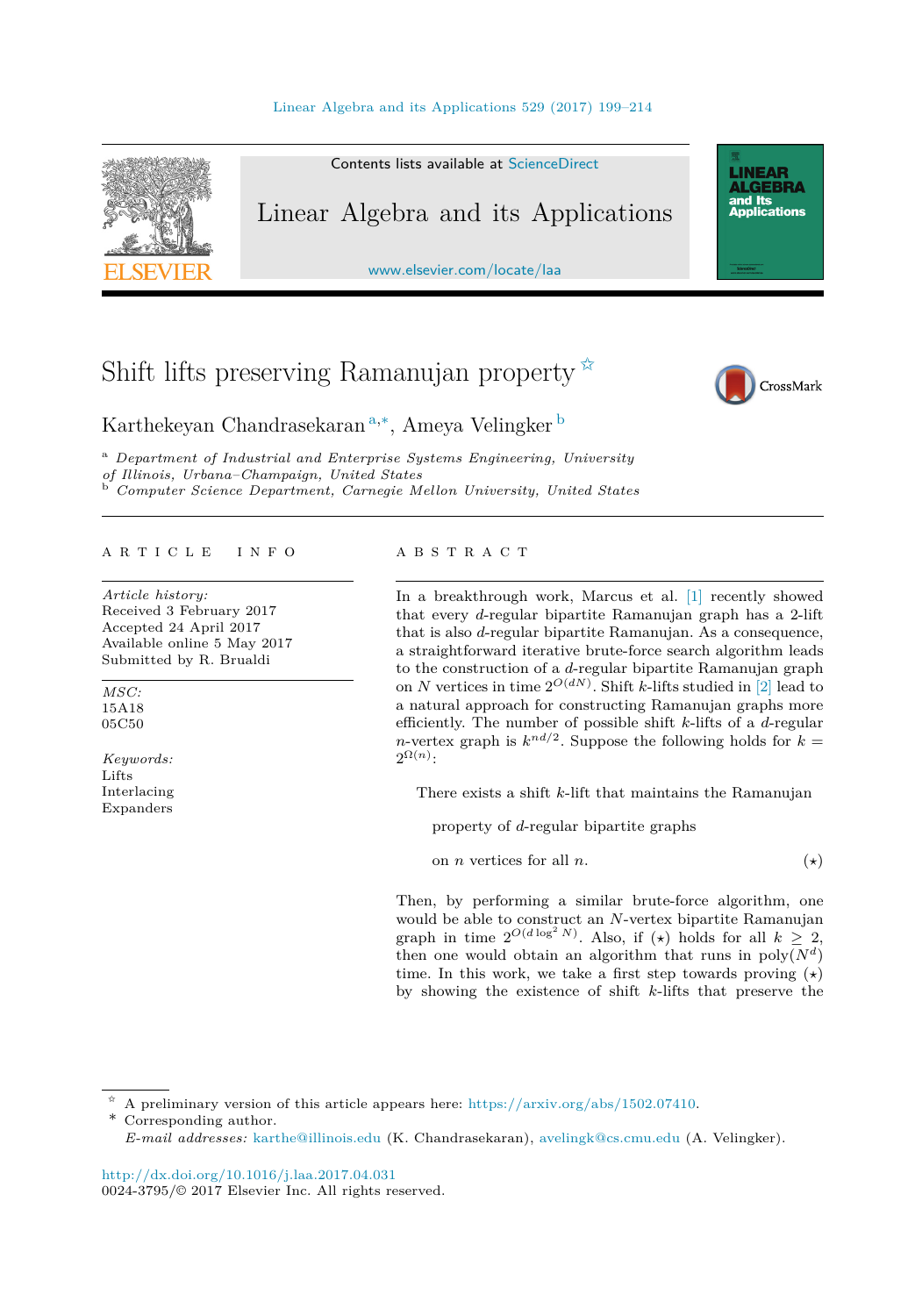Ramanujan property in *d*-regular bipartite graphs for  $k = 3$ and for  $k = 4$ .

© 2017 Elsevier Inc. All rights reserved.

## 1. Introduction

Expander graphs have generated much interest during the last several decades in many areas such as network design, cryptography, complexity theory and coding theory. The ability to efficiently construct expander graphs has widespread applications  $[3-10]$ . Sparse expander graphs are significant from the perspective of these applications. In particular, the expansion properties of regular graphs have been well-studied. Let  $|\lambda_1| \ge$  $|\lambda_2| \geq |\lambda_3| \geq \ldots \geq |\lambda_n|$  be the eigenvalues of the adjacency matrix  $A_G$  of a graph *G* on *n* vertices. For *d*-regular graphs *G*, we know that  $\lambda_1$  is *d* and it is known as the *trivial* eigenvalue. For *d*-regular bipartite graphs *G*, we know that  $\lambda_1 = d$ ,  $\lambda_2 = -d$  and they are known as *trivial* eigenvalues. A large difference between *d* and the largest (in absolute value) non-trivial eigenvalue  $\lambda$  of  $A_G$  implies better expansion. By the Alon–Boppana bound [\[11\],](#page-15-0) we have that  $\lambda \geq 2\sqrt{d-1} - o(1)$  as the graph size increases. Consequently, graphs with  $\lambda \leq 2\sqrt{d-1}$  are optimal expanders. Such graphs are known as *Ramanujan* graphs.

Until recently, Ramanujan graphs were known to exist only for very restricted values of the degree *d* [\[12–17\].](#page-15-0) In a breakthrough work, Marcus et al. [\[1\]](#page-14-0) showed the existence of an infinite family of *d*-regular bipartite Ramanujan graphs for every  $d \geq 2$ . The work used a graph operation known as a *2-lift* that was introduced by Bilu and Linial [\[18\].](#page-15-0) The 2-lift operation doubles the size of the graph while preserving the *d*-regular and bipartiteness properties. Marcus et al. showed that there exists a 2-lift that also preserves the Ramanujan property of every Ramanujan base graph. Thus, their result shows the existence of an infinite family of *d*-regular bipartite Ramanujan graphs containing *N* vertices, where  $N = 2^{i}n$  for every  $i = 0, 1, 2, \ldots$ , and *n* is the number of vertices in an arbitrary *d*-regular bipartite Ramanujan graph. In particular, the complete bipartite graph on 2*d* vertices, *Kd,d*, is a *d*-regular bipartite Ramanujan graph that can be used as the base graph with *n* vertices. The best currently-known algorithm for constructing an *N*-vertex Ramanujan graph for *arbitrary* degree *d* following the existential proof of Marcus et al. [\[1\]](#page-14-0) is by a brute-force search: Start with  $K_{d,d}$  as the base graph and iteratively find a 2-lift of the current graph such that all the new eigenvalues of the lifted graph are at most  $2\sqrt{d-1}$ ; in order to obtain an *N*-vertex graph, we need to perform  $\log_2(N/2d)$  iterations. The running time of the algorithm is dominated by the brute-force search over  $2^{O(dN)}$  possible 2-lifts in the final iterative step (along with a poly(N)-time check for each possible 2-lift to verify whether the eigenvalues are all  $\leq 2\sqrt{d-1}$ .

The family of *shift k-lifts* gives a natural approach for a faster construction of an *N*-vertex *d*-regular bipartite Ramanujan graph. An extension of the 2-lift operation, the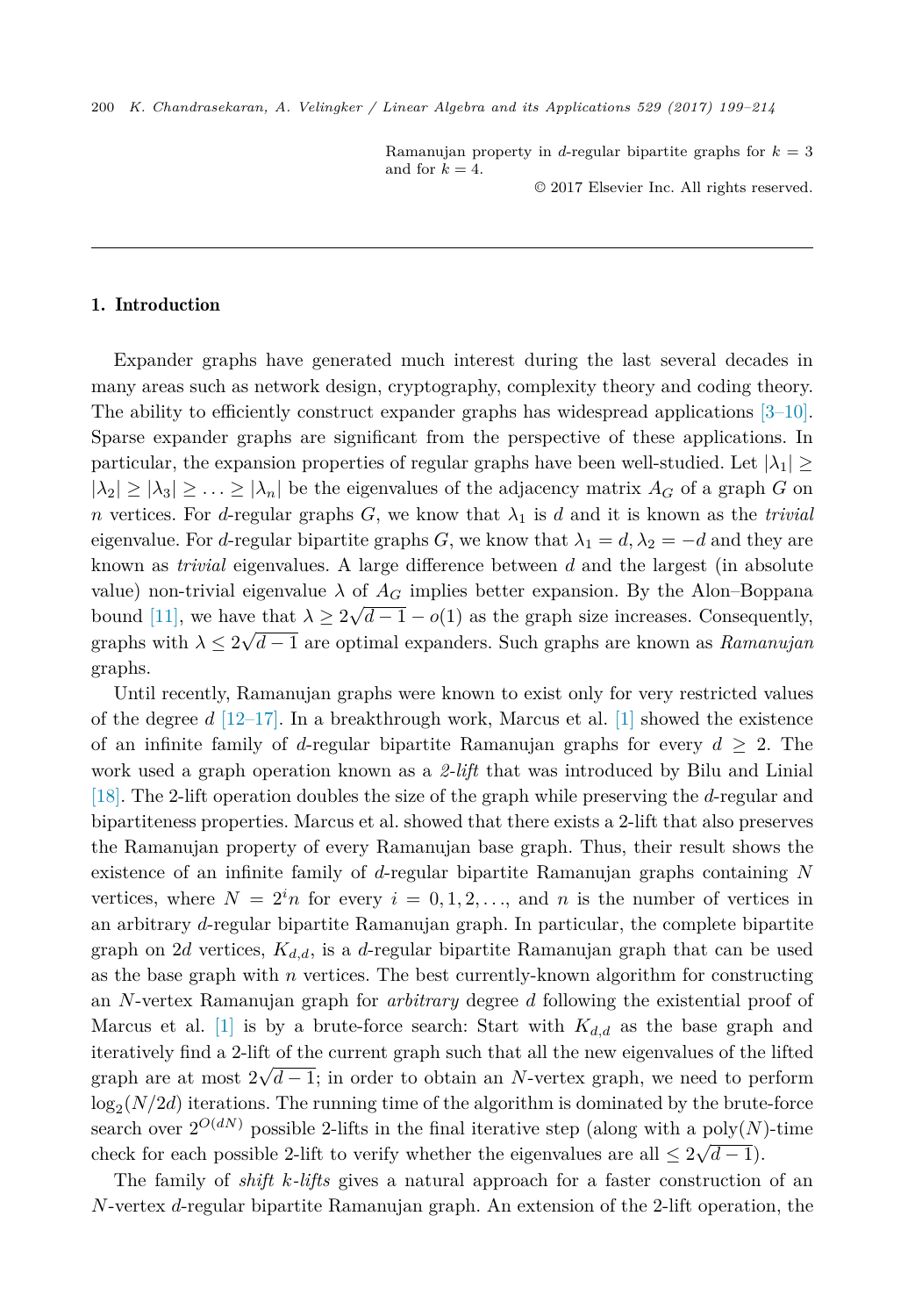shift *k*-lift is a graph operation that increases the number of vertices of a graph by a factor of *k* while preserving the *d*-regular and bipartiteness properties of the base graph. The existence of a shift *k*-lift that maintains the Ramanujan property of *d*-regular bipartite graphs on *n* vertices for  $k = 2^{\Omega(n)}$  is sufficient to construct, for all *N*, an *N*-vertex bipartite Ramanujan graph in time  $2^{O(d \log^2 N)}$  by a straightforward brute-force search: Again, start with a (log *N*)-vertex Ramanujan graph as the base graph and do one shift lift for  $k = N/\log N$ . The  $(\log N)$ -vertex Ramanujan base graph can be obtained by starting from  $K_{d,d}$  and repeating the same construction recursively (or by repeatedly finding admissible 2-lifts).

Furthermore, we note that if there exists a shift *k*-lift of any *d*-regular bipartite Ramanujan graph that preserves the Ramanujan property for *every*  $k \geq 2$ , then it leads to an algorithm to obtain  $\Omega(N)$ -vertex bipartite Ramanujan graphs in time  $(N/d)^{O(d^2)}$ , i.e., *polynomial* in *N*. In fact, the algorithmic construction is to just perform a single brute-force search to find an admissible shift *k*-lift of  $K_{d,d}$  for  $k = O(N/d)$ .

In this work, we take a first step towards the existence of shift *k*-lifts that maintain the Ramanujan property by showing it for  $k = 3$  and  $k = 4$ . We note that the case of  $k = 3$  was also shown simultaneously in [\[19\].](#page-15-0) While our proof shows the existence of shift 3-lifts and shift 4-lifts preserving the Ramanujan property, it does not generalize beyond  $k = 4$ . It remains open to understand whether there exist shift  $k$ -lifts preserving the Ramanujan property for  $k \geq 5$ , both for constant k as well as k growing as a function of the size of the base graph.

*Related work* In a follow-up to their work showing the existence of an infinite sequence of bipartite Ramanujan *simple* graphs of arbitrary degree [\[1\],](#page-14-0) Marcus et al. also showed the existence of an infinite sequence of bipartite Ramanujan *multigraphs* of arbitrary degree [\[20\].](#page-15-0) Cohen derandomized the latter proof to give an efficient deterministic polynomialtime algorithm to construct bipartite Ramanujan *multigraphs*. It still remains open to construct bipartite Ramanujan *simple* graphs efficiently and this is the main purpose of the above suggested algorithm. We also mention the work of Hall et al. [\[21\]](#page-15-0) who generalized the results of Marcus et al. [\[1\]](#page-14-0) to arbitrary *k*-lifts: for every  $k \geq 1$  and for every *d*-regular bipartite Ramanujan graph, there exists a *k*-lift that is also Ramanujan. However, the number of *k*-lifts is much larger than the number of shift *k*-lifts and hence, the family of *k*-lifts are not conducive for efficient algorithms via brute-force search. Subsequent to the appearance of our results in arXiv, Hall et al. [\[22\]](#page-15-0) showed that it is impossible for any *d*-regular bipartite Ramanujan graph to have a *k*-lift that is also Ramanujan for every  $k \geq 1$  (see Remark 1.14 in [\[22\]\)](#page-15-0). Agarwal et al. [\[2\]](#page-14-0) derived an upper bound on *k* (that is exponential in the size of the base graph) for which every shift *k*-lift could be Ramanujan.

*Organization* Section [1.1](#page-3-0) provides an overview of the main theorem along with the definitions as well as the main ideas that will be used in the proof. Section [1.2](#page-4-0) gives the definitions, notation and some of the results that will be used in the proof of the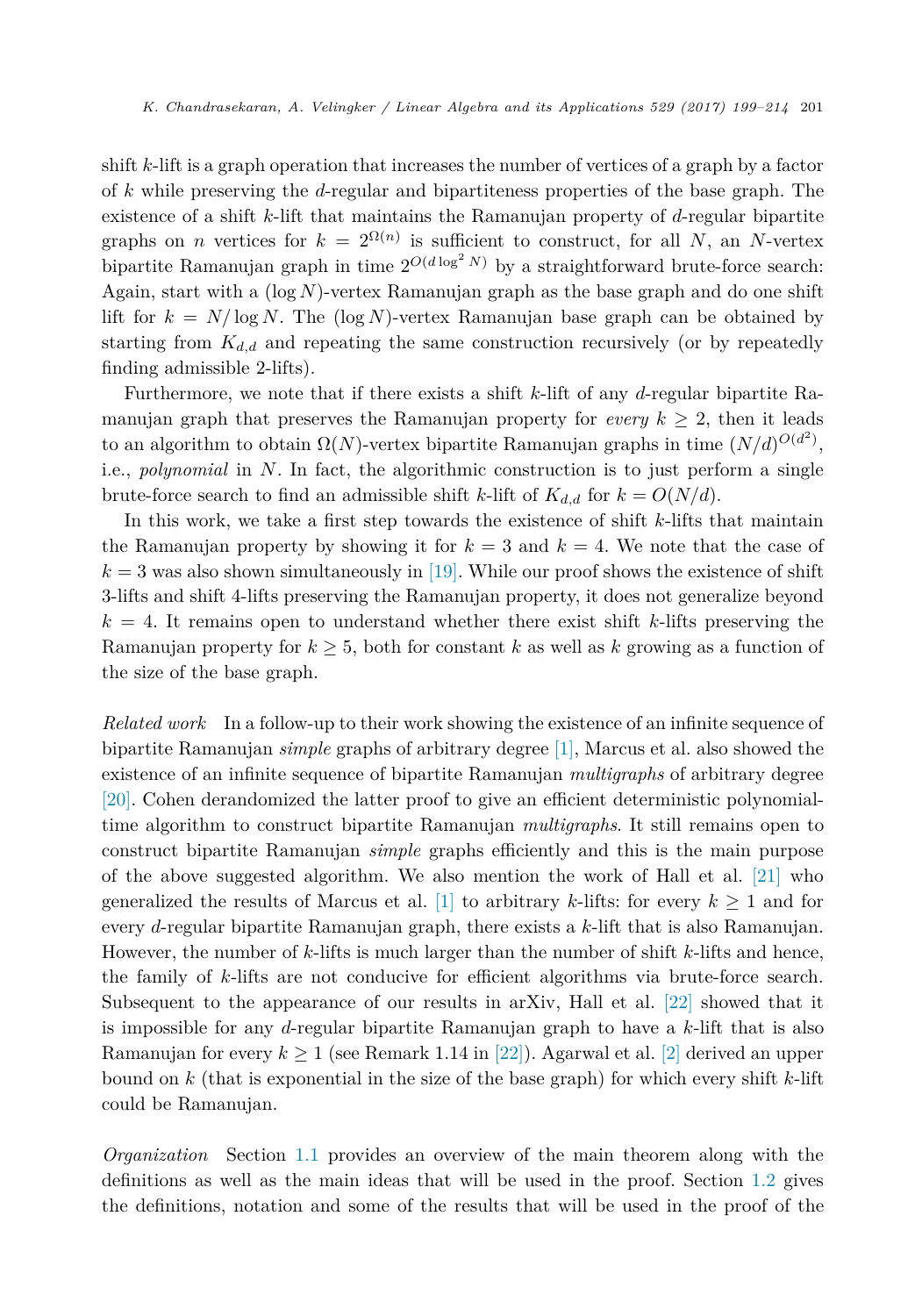<span id="page-3-0"></span>main result. Section [2](#page-6-0) shows that the expected characteristic polynomial for uniformly random shift 3-lifts is the *matching polynomial* of the base graph, whose roots are wellbehaved. Section [3](#page-8-0) proves that the expected characteristic polynomial for a subset of uniformly random shift 4-lifts is once again the *matching polynomial* of the base graph. Subsequently, Section [4](#page-10-0) uses the results of the previous sections along with the *method of interlacing polynomials* to prove the main theorem. Finally, Section [5](#page-14-0) discusses the main result and possible extensions to consider.

# *1.1. Main results*

The maximum and minimum eigenvalues of the adjacency matrix of a *d*-regular bipartite graph *G* are *d* and −*d*. These eigenvalues are known as the trivial eigenvalues of *G*. A *d*-regular graph *G* is known to be *Ramanujan* if every non-trivial eigenvalue of the adjacency matrix of *G* lies between  $-2\sqrt{d-1}$  and  $2\sqrt{d-1}$ . A *k*-lift of a graph  $G = (V, E)$  is a graph *H* obtained as follows: orient the edges of *G* arbitrarily and let *E* denote the oriented set of edges; for each vertex  $v \in V$ , introduce *k* vertices  $v^1, \ldots, v^k$ in *H*; and for each edge  $(u, v) \in E$ , pick a permutation  $\sigma_{uv} \in S_k$  and add edges  $u^i v^{\sigma_{uv}(i)}$ to *H*. We consider a strict subset of *k*-lifts known as *shift k-lifts* as defined by Agarwal et al. [\[2\].](#page-14-0) Shift *k*-lifts are those lifts for which the permutation for every edge corresponds to a shift permutation, namely, there exists a *shift function*  $s : E \to [k]$  such that  $\sigma_{uv}(i) = (i + s(u, v)) \mod k$  for all  $(u, v) \in E$ . We will often refer to a shift *k*-lift by its shift function  $s: E \to [k]$ .

Our main result is stated below.

**Theorem 1.** If  $G = (V, E)$  is a d-regular bipartite Ramanujan graph, then there exist a *shift* 3*-lift and a shift* 4*-lift of G, both of which are also d-regular, bipartite, and Ramanujan.*

Remark 1. We note that our result for shift 4-lift is not an immediate consequence of Marcus et al.'s result showing the existence of a 2-lift that preserves the Ramanujan property. The set of shift 4-lifts cannot be obtained by considering 2-lifts of 2-lifts. The number of possible 4-lifts of a graph containing a single edge is 4, while the number of possible 2-lifts of 2-lifts of the same graph is 8. Also, shift 4-lifts are not a strict subset of 2-lifts of 2-lifts (see [Figs. 1 and](#page-4-0) 2).

Remark 2. For any fixed shift *k*-lift, the spectrum of the lifted graph is the union of the eigenvalues of the adjacency matrix of  $G$  and  $k-1$  other matrices (see [Theorem 2\)](#page-5-0). Using the technique of Marcus et al., it is easy to show that for each of these matrices, there is a shift that ensures that the eigenvalues of that matrix are  $\leq 2\sqrt{d-1}$ . The main contribution of this work is showing the existence of a shift that bounds the eigenvalues of several matrices *simultaneously*.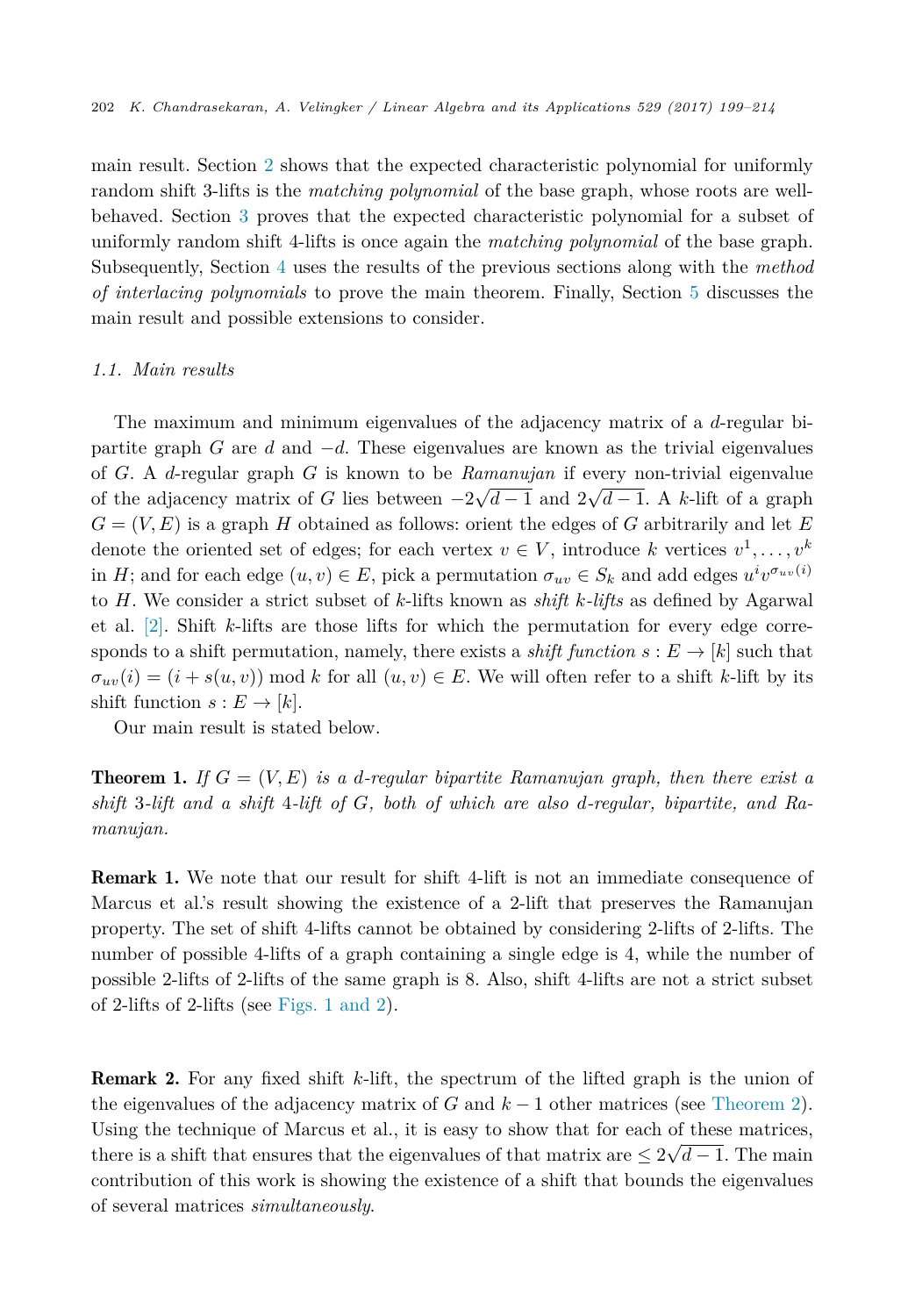<span id="page-4-0"></span>

Fig. 1. The four possibilities that can be obtained by considering shift 4-lifts of a single edge.



Fig. 2. The eight possibilities that can be obtained by considering 2-lifts of 2-lifts of a single edge.

It is straightforward to verify that *k*-lifts preserve the *d*-regular and bipartiteness properties. Our main goal is to show the existence of a shift 3-lift and a shift 4-lift that preserves the Ramanujan property. Similar to Marcus et al. [\[1\],](#page-14-0) we note that if *λ* is an eigenvalue of the lift, then  $-\lambda$  is also an eigenvalue of the lift since the lift is also bipartite. Consequently, it suffices to show that there exists a lift whose largest non-trivial eigenvalue is at most  $2\sqrt{d-1}$ .

#### *1.2. Preliminaries*

Let  $G = (V, E)$  be the base graph, with  $|V| = n$  and  $|E| = m$ . We identify the vertices of *G* with the elements of  $\{1, 2, \ldots, n\}$  and the edges of *G* by  $e_1, \ldots, e_m$ . Let us fix 1, 2,  $\ldots$ , *n* to be the ordering of the vertices in the graph and orient the edges as  $(u, v)$ if *u < v*. For notational convenience, we will use *E* to denote such an orientation of the edges henceforth. Let *E<sup>r</sup>* denote the set of edges obtained by reversing all orientations. Recall that a shift *k*-lift of *G* can be described by a shift function  $s : E \to \{0, 1, \ldots, k-1\}$ on the oriented edges *E*. We extend the shift function to the reversely oriented edges  $s: E \cup E^r \to \{0, 1, \ldots, k-1\}$  by defining  $s(u, v) := -s(v, u) \pmod{k}$  for every  $(u, v) \in E^r$ . Thus, a shift function *s* satisfies  $s(u, v) \equiv -s(v, u) \pmod{k}$  for any edge  $(u, v) \in E$ .

The eigenvalues of the adjacency matrix of a shift *k*-lift of *G* can be characterized by the eigenvalues of  $k$  matrices [\[23,2\].](#page-15-0) Let  $A$  denote the adjacency matrix of  $G$ , and let  $s$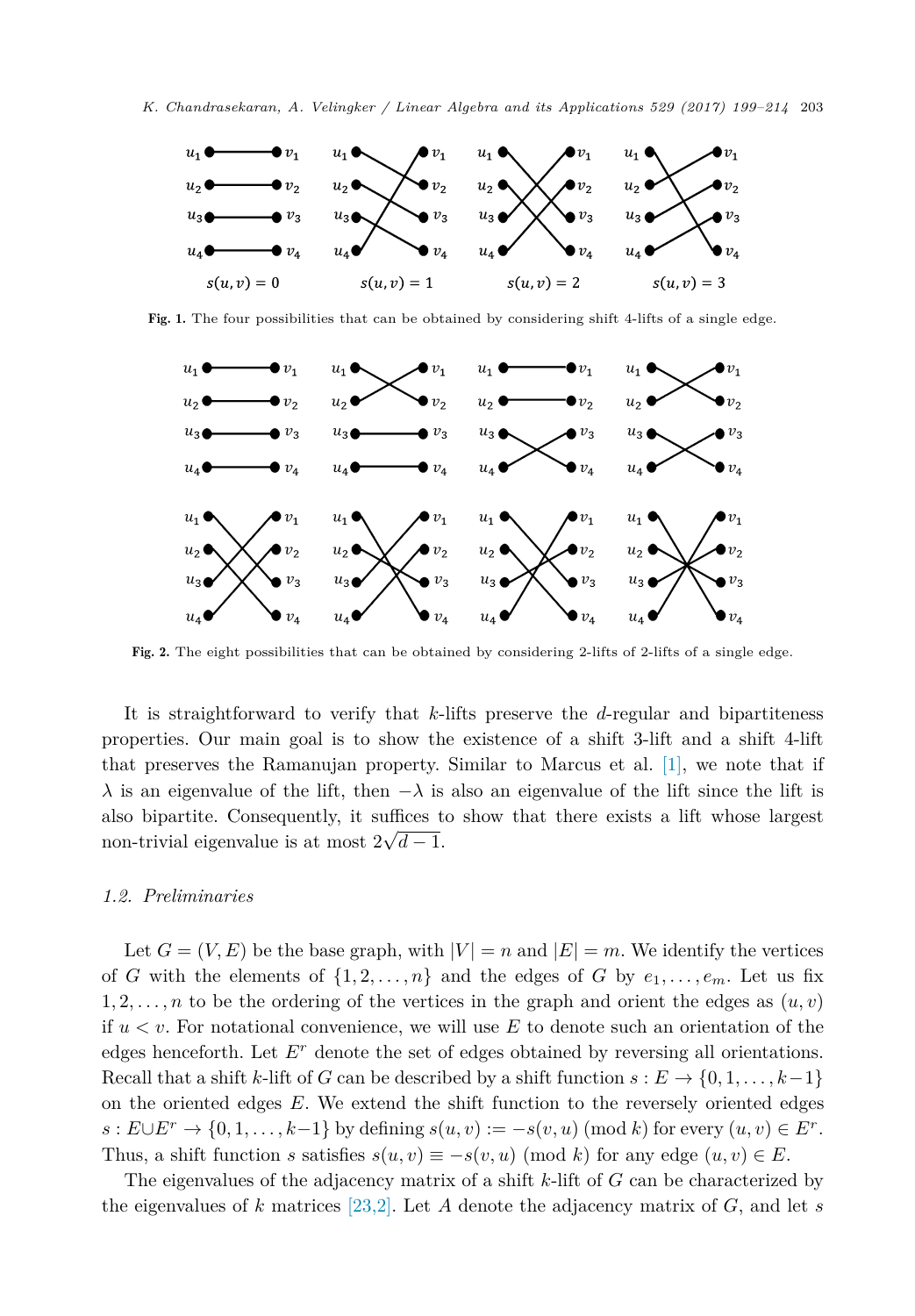<span id="page-5-0"></span>be the shift function for a shift *k*-lift. Now for a variable *t*, define the following  $n \times n$ matrix  $A_s(t)$ :

$$
A_s(t)[i,j] = \begin{cases} 0 & \text{if } A_{ij} = 0, \\ t^{s(i,j)} & \text{if } A_{ij} = 1. \end{cases}
$$

Theorem 2. *[\[23,2\]](#page-15-0) Let H denote the shift k-lift obtained from G using the shift function s. Then, the eigenvalues of the adjacency matrix of H are the union of the eigenvalues of* the matrices  $(A_s(\omega^i))_{i=0,1,...,k-1}$ , where  $\omega$  corresponds to a primitive k-th root of unity.

We define a *matching* in *G* to be a set  $M = \{(u_1, v_1), (u_2, v_2), \ldots, (u_r, v_r)\}\)$  of edges such that no vertex is incident with more than one edge in *M*. A *perfect matching* is a matching in which each vertex is incident with exactly one edge.

Definition 3. The *matching polynomial* of a graph *G* on *n* vertices is

$$
\mu_G(x) := \sum_{k=0}^{\lfloor n/2 \rfloor} (-1)^k m_k x^{n-2k},
$$

where  $m_k$  is the number of matchings in *G* with exactly  $k$  edges.

We need the following result about the roots of the matching polynomial.

**Theorem 4.** [\[24\]](#page-15-0) If G is a d-regular graph, then the matching polynomial,  $\mu_G(x)$ , is *real-rooted* and *its maximum root is at most*  $2\sqrt{d-1}$ *.* 

The family of 2-lifts is identical to the family of shift 2-lifts. We need the following result showing the existence of 2-lifts whose new eigenvalues satisfy the Ramanujan bound.

Theorem 5. *[\[1\]](#page-14-0) If G is a d-regular bipartite graph, then there exists a* 2*-lift of G such that all new eigenvalues of the adjacency matrix of the lift are at most*  $2\sqrt{d-1}$ *.* 

We also need the following result showing the real-rootedness of the expected characteristic polynomial of a matrix obtained as the sum of rank one matrices, where the rank one matrices are chosen according to a product distribution (we use *a*<sup>∗</sup> to denote the conjugate transpose of *a*).

**Theorem 6** (Corollary 4.4 in [\[25\]\)](#page-15-0). Let H be a finite set,  $a_j^r \in \mathbb{C}^n$ ,  $p_j^r \in [0,1]$  for  $j \in [m], r \in \mathcal{H}$  such that  $\sum_{r \in \mathcal{H}} p_j^r = 1 \ \forall j \in [m]$ . Then every polynomial of the form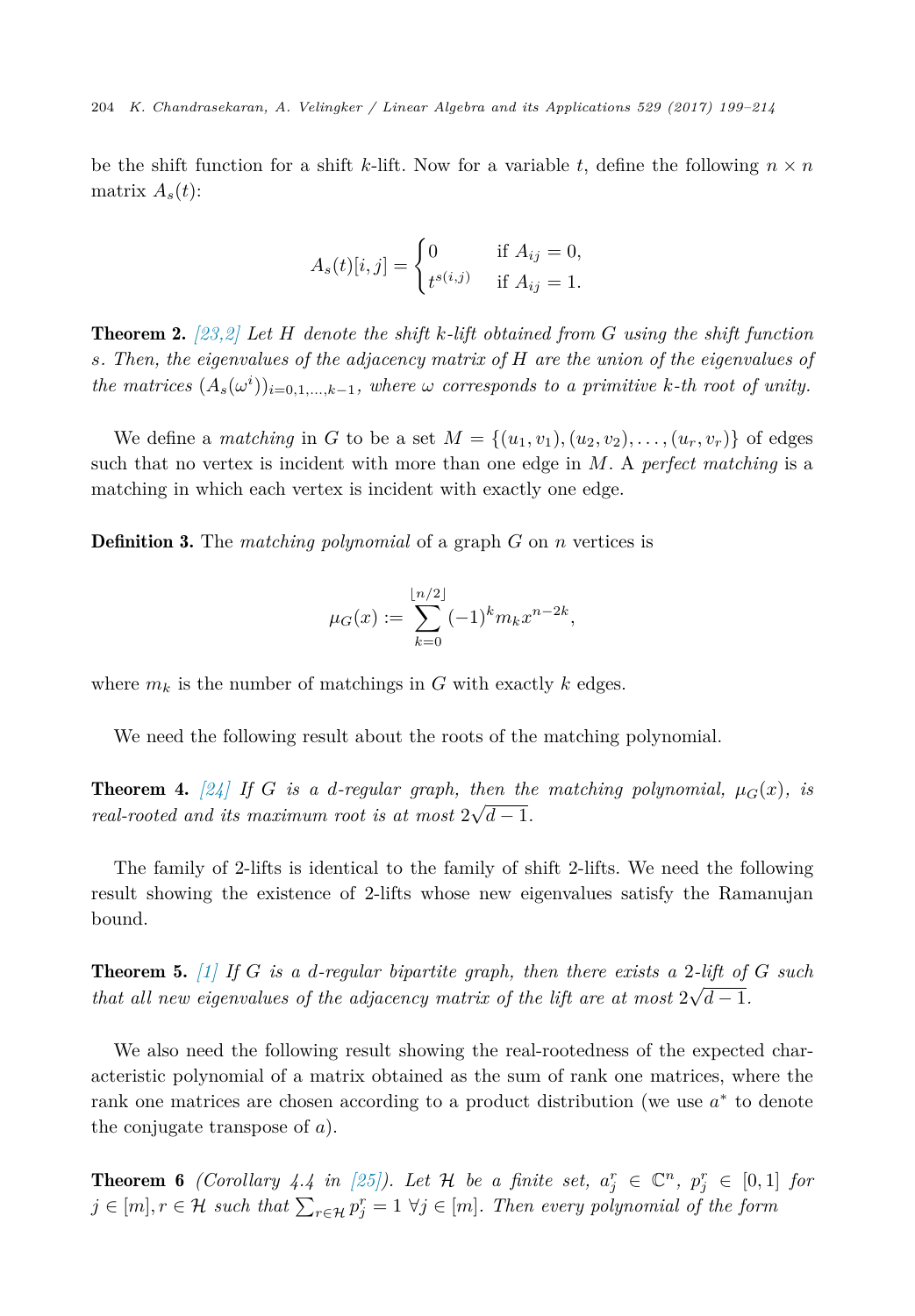<span id="page-6-0"></span>
$$
P(x) := \sum_{t_1,\ldots,t_m \in \mathcal{H}} \left(\prod_{r \in \mathcal{H}} \prod_{j \in [m]: t_j = r} p_j^r \right) \det \left[xI + \sum_{r \in \mathcal{H}} \sum_{j \in [m]: t_j = r} a_j^r (a_j^r)^*\right]
$$

*is real rooted.*

We need the notion of *common interlacing*. We say that a polynomial  $g(x) = \prod_{i=1}^{n-1} (x$ *a*<sup>*i*</sup>) interlaces a polynomial  $f(x) = \prod_{i=1}^{n} (x - \beta_i)$  if  $\beta_i \leq \alpha_i \leq \beta_{i+1}$  for every  $i =$ 1,  $\ldots$ , *n* − 1. We say that a family of univariate polynomials  $f_1(x), f_2(x), \ldots, f_r(x)$  have a common interlacing if there exists a polynomial  $g(x)$  such that  $g(x)$  interlaces  $f_i(x)$ for every  $i \in [r]$ .

We define  $S_k$  to be the *symmetric group* on  $k$ , i.e., the group of permutations of  $\{1, 2, \ldots, k\}$ . Furthermore, for a finite set *T*, we will define sym $(T)$  to be the set of permutations of *T*. Also, for a permutation  $\pi$ , we let sgn( $\pi$ ) denote the *sign* of  $\pi$  (+1 if  $\pi$  is even, and  $-1$  if  $\pi$  is odd).

#### 2. Shift 3-lifts and the matching polynomial

By [Theorem 2,](#page-5-0) it is sufficient to show that there exists a shift function  $s : E \rightarrow$  $\{0, 1, 2\}$  such that the eigenvalues of  $A_s(\omega)$  and  $A_s(\omega^2)$  are at most  $2\sqrt{d-1}$ , where  $\omega$  is a cube root of unity. We first observe that  $A_s(\omega) = A_s(\omega^2)^T$ . Since the determinant of a matrix is preserved under the transpose operation, the characteristic polynomials of both matrices are identical. Thus, it suffices to show that there exists a shift *s* such that the largest eigenvalue of  $A_s(\omega)$  is at most  $2\sqrt{d-1}$ . The rest of the proof technique is a natural extension of the one by Marcus et al. [\[1\].](#page-14-0) We work out the details for the sake of completeness.

We first show that the expected characteristic polynomial of  $A_s(\omega)$ , where the shift values  $s(u, v)$  for all edges  $(u, v) \in E$  are chosen uniformly at random from  $\{0, 1, 2\}$ , is the matching polynomial for *G*.

**Lemma 7.** Let  $s(e)$  be chosen uniformly at random from  $\{0, 1, 2\}$  for every edge  $e$  in  $G$ *independently. Then,*  $\mathbb{E}_s(\det[xI - A_s(\omega)]) = \mu_G(x)$ .

**Proof.** We will exploit the independence of the upper-diagonal entries in  $A_s(\omega)$ . For notational convenience, let  $B_s(x) = xI - A_s(\omega)$ , and let  $B_s(x)_{u,v}$  denote the  $(u, v)$  entry of  $B_s(x)$ . Then, note that

$$
\mathbb{E}_{s}(\det[xI - A_{s}(\omega)]) = \mathbb{E}_{s} \left( \sum_{\pi \in S_{n}} \text{sgn}(\pi) \cdot \prod_{j=1}^{n} B_{s}(x)_{j,\pi(j)} \right)
$$

$$
= \sum_{\pi \in S_{n}} \text{sgn}(\pi) \cdot \mathbb{E}_{s} \left( \prod_{j=1}^{n} B_{s}(x)_{j,\pi(j)} \right). \tag{1}
$$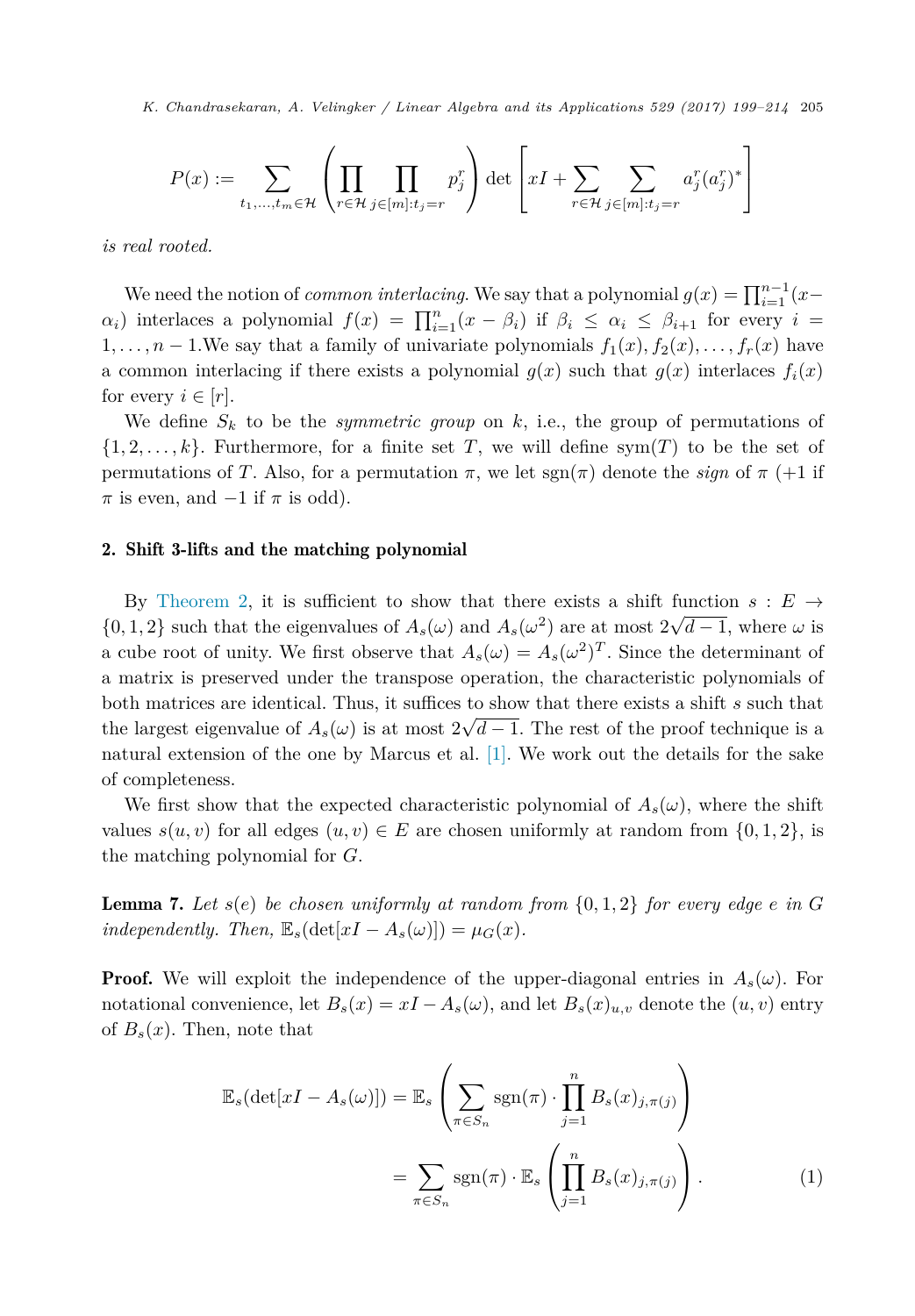Let  $(u, v)$  be an edge in *G*. Suppose  $\pi$  is a permutation such that  $\pi(u) = v$  but  $\pi(v) \neq u$ , then

$$
\mathbb{E}_{s} \left( \prod_{j=1}^{n} B_{s}(x)_{j,\pi(j)} \right) = \mathbb{E}_{s} (B_{s}(x)_{u,v}) \cdot \mathbb{E}_{s} \left( \prod_{j \neq u} B_{s}(x)_{j,\pi(j)} \right)
$$

$$
= \mathbb{E}_{s(u,v)} (\omega^{s(u,v)}) \cdot \mathbb{E}_{s} \left( \prod_{j \neq u} B_{s}(x)_{j,\pi(j)} \right)
$$

$$
= \frac{\omega^{0} + \omega^{1} + \omega^{2}}{3} \cdot \mathbb{E}_{s} \left( \prod_{j \neq u} B_{s}(x)_{j,\pi(j)} \right)
$$

$$
= 0.
$$

Similarly, if  $\pi$  is a permutation satisfying  $\pi(v) = u$  but  $\pi(u) \neq v$ , then

$$
\mathbb{E}_s\left(\prod_{j=1}^n B_s(x)_{j,\pi(j)}\right)=0.
$$

Thus, the only permutations for which the expectation on the right hands side of [\(1\)](#page-6-0) is non-zero are those *π* that correspond to *matchings*: There exists a matching *M* such that for every edge  $(u, v) \in M$ , we have  $\pi(u) = v$  and  $\pi(v) = u$  and for every vertex  $w \in V$  which is not adjacent to any of the edges in *M*, we have  $\pi(w) = w$ . Moreover, if  $\pi$  corresponds to a matching  $M = \{(u_1, v_1), (u_2, v_2), \ldots, (u_t, v_t)\},\$ then

$$
\mathbb{E}_s \left( \prod_{j=1}^n B_s(x)_{j,\pi(j)} \right) = x^{n-2t} \cdot \prod_{j=1}^t \mathbb{E}_s \left( B_s(x)_{u_j, v_j} \cdot B_s(x)_{v_j, u_j} \right)
$$

$$
= x^{n-2t} \cdot \prod_{j=1}^t \mathbb{E}_s \left( \omega^{s(u_j, v_j)} \cdot \omega^{-s(u_j, v_j)} \right)
$$

$$
= x^{n-2|M|}.
$$

Thus, from [\(1\),](#page-6-0) we conclude that

$$
\mathbb{E}_s(\det[xI - A_s(\omega)]) = \sum_{\pi \in S_n \text{ corresponds to a matching } M} \operatorname{sgn}(\pi) \cdot x^{n-2|M|}
$$

$$
= \sum_{\pi \in S_n \text{ corresponds to a matching } M} (-1)^{|M|} x^{n-2|M|}
$$

$$
= \sum_{k=0}^{\lfloor n/2 \rfloor} (-1)^k m_k x^{n-2k}
$$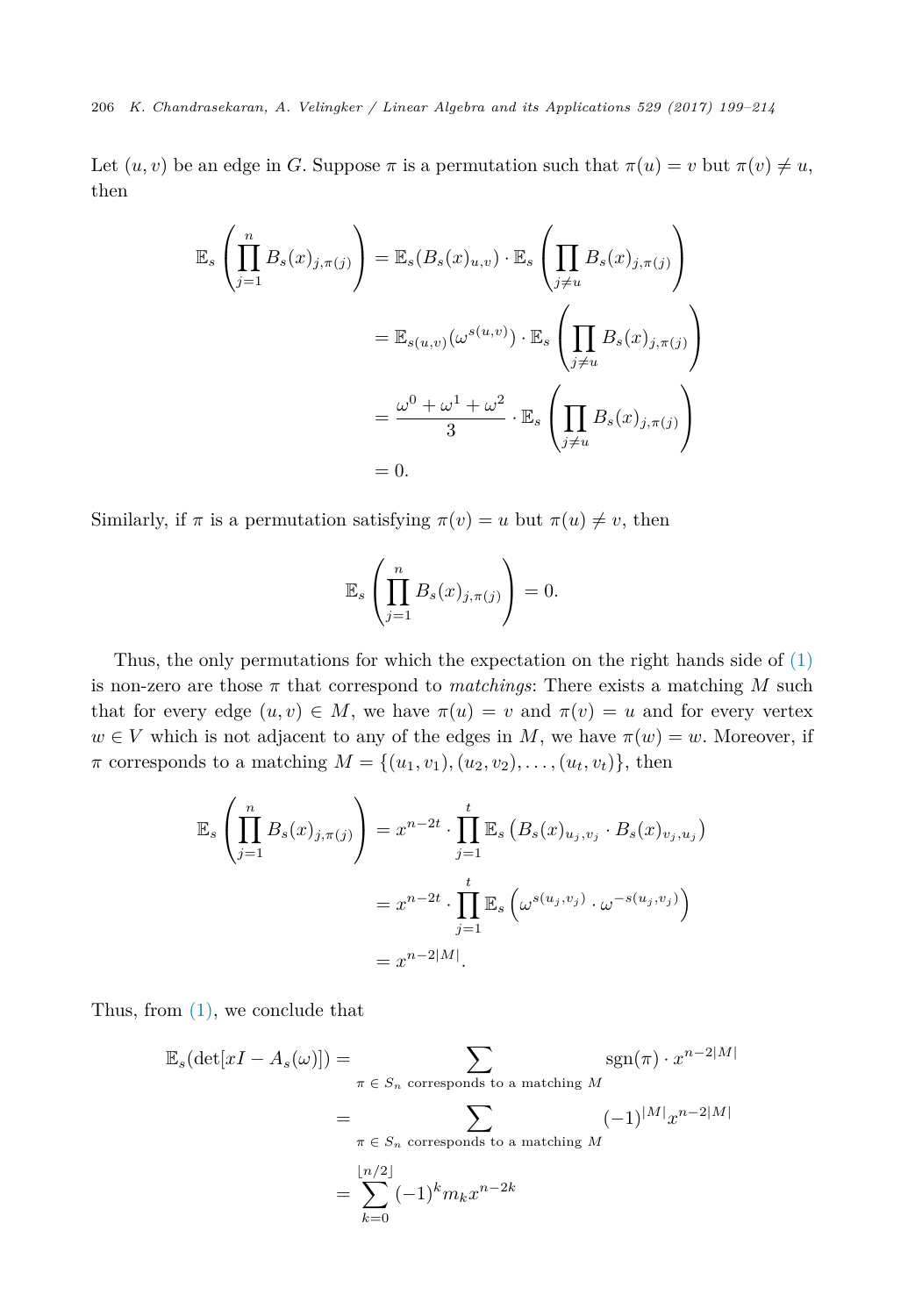$$
=\mu_G(x),
$$

<span id="page-8-0"></span>where  $m_k$  is the number of matchings in *G* with exactly *k*-edges.  $\Box$ 

### 3. Shift 4-lifts and the matching polynomial

For the case of shift 4-lifts, it is sufficient to show that there exists a shift function *s* :  $E \to \{0, 1, 2, 3\}$  such that the eigenvalues of  $A_s(i)$ ,  $A_s(-1)$ ,  $A_s(-i)$  are at most  $2\sqrt{d-1}$ , where *i* is the complex square root of  $-1$ . Once again, we note that  $A_s(i) = A_s(-i)^T$  for any fixed shift function *s*. Therefore, it suffices to show the existence of a shift function  $s: E \to \{0, 1, 2, 3\}$  for which the eigenvalues of  $A_s(-1)$  and  $A_s(i)$  are at most  $2\sqrt{d-1}$ .

We show the existence of a shift that satisfies the eigenvalue bound for both matrices simultaneously by a two-step procedure: Using the result of Marcus et al., we have a shift function  $b : E \to \{0,1\}$  corresponding to a shift 2-lift such that the eigenvalues of  $A_b(-1)$  are at most  $2\sqrt{d-1}$ . We then show that there exists an *s* : *E* → {0*,* 2} such that for  $s' = s + b$ , the eigenvalues of  $A_{s'}(i)$  are at most  $2\sqrt{d-1}$ . It is straightforward to verify that  $A_{s'}(-1) = A_b(-1)$  since for any edge  $(u, v) \in E$ , we have  $(-1)^{s'(u,v)} =$  $(-1)^{s(u,v)+b(u,v)} = (-1)^{b(u,v)}$ , using the fact that  $s(u,v) \in \{0,2\}$ . We thus have a shift 4-lift given by the shift function  $s' : E \to \{0, 1, 2, 3\}$  such that the eigenvalues of  $A_{s'}(-1)$ and  $\ddot{A}_{s'}(i)$  are at most  $2\sqrt{d-1}$ , thereby giving us the desired conclusion.

We now proceed to show that for any fixed  $b : E \to \{0, 1\}$ , the expected characteristic polynomial of  $A_{s+b}(i)$ , where *s* is chosen uniformly at random over the function space  ${E \rightarrow \{0,2\}}$ , is the matching polynomial.

**Lemma 8.** *Given*  $b: E \to \{0,1\}$ , *let*  $s: E \to \{0,2\}$  *be chosen uniformly at random from*  ${E \rightarrow \{0,2\}}$ , and set  $s' = s + b$ . Then,

$$
\mathbb{E}_s(\det[xI - A_{s'}(i)]) = \mu_G(x).
$$

Proof. We use the Leibniz expansion of the characteristic polynomial:

$$
\mathbb{E}_{s}(\det[xI - A_{s'}(i)])
$$
\n
$$
= \mathbb{E}_{s} \left( \sum_{\sigma \in S_{n}} sgn(\sigma) \cdot \prod_{u=1}^{n} (xI - A_{s'}(i))_{u,\sigma(u)} \right)
$$
\n
$$
= \sum_{k=0}^{n} x^{n-k} \sum_{T \subseteq [n], |T| = k} (-1)^{k} \sum_{\substack{\sigma \in sym(T) \\ \sigma(u) \neq u \,\,\forall u \in T}} sgn(\sigma) \cdot \mathbb{E}_{s} \left( \prod_{u \in T} A_{s'}(i)_{u,\sigma(u)} \right). \tag{2}
$$

Now we observe that

$$
\mathbb{E}_s(A_{s'}(i)_{u,v}) = \mathbb{E}_s(A_{s+b}(i)_{u,v}) = \begin{cases} 0 & \text{if } (u,v) \notin E, \\ \mathbb{E}_{s(u,v)}(i^{s(u,v)+b(u,v)}) & \text{if } (u,v) \in E. \end{cases}
$$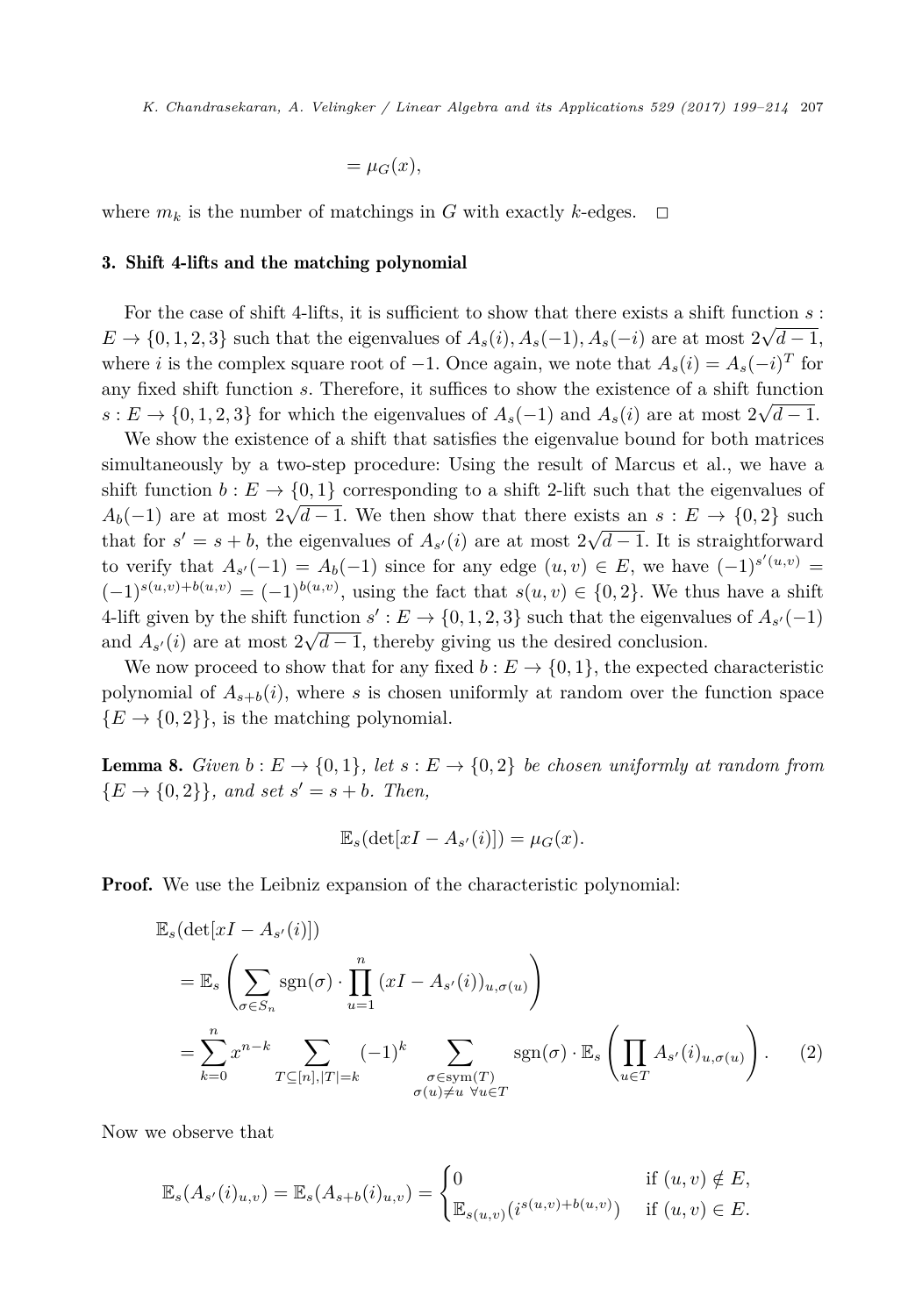Moreover, for  $(u, v) \in E$ ,

$$
\mathbb{E}_{s(u,v)}(i^{s(u,v)+b(u,v)}) = i^{b(u,v)} \mathbb{E}_{s(u,v)\in\{0,2\}}(i^{s(u,v)}) = i^{b(u,v)} \cdot 0 = 0.
$$

Since the values  $s(u, v)$  for different edges  $(u, v)$  are independent, we have that

$$
\mathbb{E}_s\left(\prod_{u\in T}A_{s'}(i)_{u,\sigma(u)}\right)=0
$$

if  $\sigma(\sigma(u)) \neq u$  for any  $u \in T$ . Therefore, the only non-zero terms in the sum [\(2\)](#page-8-0) are the ones corresponding to permutations  $\sigma \in sym(T)$  such that  $\sigma(\sigma(u)) = u$  for all  $u \in T$  and also  $\sigma(u) \neq u$  for all  $u \in T$ . We note that such a  $\sigma$  corresponds to a perfect matching  $M = \{(u_{j_1}, v_{j_1}), (u_{j_2}, v_{j_2}), \dots, (u_{j_{|T|/2}}, v_{j_{|T|/2}})\}\$  over the vertices of  $T =$  ${u_{j_1}, \ldots u_{j_{|T|/2}}, v_{j_1}, \ldots v_{j_{|T|/2}}}$  using the edges of G, i.e.,  $\sigma(u_{j_k}) = v_{j_k}$  and  $\sigma(v_{j_k}) = u_{j_k}$ for every  $k \in \{1, 2, \ldots, |T|/2\}$ . In this case,

$$
\mathbb{E}_{s} \left( \prod_{u \in T} A_{s'}(i)_{u, \sigma(u)} \right) = \prod_{k=1}^{|T|/2} \mathbb{E}_{s} \left( A_{s'}(i)_{u_{j_k}, \sigma(u_{j_k})} \cdot A_{s'}(i)_{v_{j_k}, \sigma(v_{j_k})} \right)
$$
  
\n
$$
= \prod_{k=1}^{|T|/2} \mathbb{E}_{s} \left( A_{s+b}(i)_{u_{j_k}, v_{j_k}} \cdot A_{s+b}(i)_{v_{j_k}, u_{j_k}} \right)
$$
  
\n
$$
= \prod_{j=1}^{|T|/2} \mathbb{E}_{s} \left( i^{s(u_{j_k}, v_{j_k}) + b(u_{j_k}, v_{j_k})} \cdot i^{s(v_{j_k}, u_{j_k}) + b(v_{j_k}, u_{j_k})} \right)
$$
  
\n
$$
= \prod_{j=1}^{|T|/2} \mathbb{E}_{s}(1) = 1.
$$

The penultimate equality is because  $s(v_i, u_j) = -s(u_j, v_j)$  and  $b(v_j, u_j) = -b(u_j, v_j)$  by the extension of the functions as defined for oriented edges in Section [1.2.](#page-4-0)

Consequently, we have that

$$
\mathbb{E}_{s}(\det[xI - A_{s'}(i)]) = \sum_{k=0}^{n} x^{n-k} \sum_{T \subseteq [n], |T| = k} (-1)^{k} \sum_{\substack{\sigma \in \text{sym}(T):\\ \sigma(\sigma(u)) = u, \sigma(u) \neq u \ \forall u \in T}} \text{sgn}(\sigma)
$$

$$
= \sum_{k=0}^{n} x^{n-k} \sum_{T \subseteq [n], |T| = k} (-1)^{k} \sum_{\substack{M:M \text{ is a perfect}\\ \text{matching over the vertices } T}} (-1)^{|T|/2}
$$

$$
= \sum_{j=0}^{\lfloor n/2 \rfloor} (-1)^{j} m_{j} x^{n-2j} = \mu_{G}(x),
$$

where  $m_k$  is the number of matchings in *G* with exactly *k*-edges.  $\Box$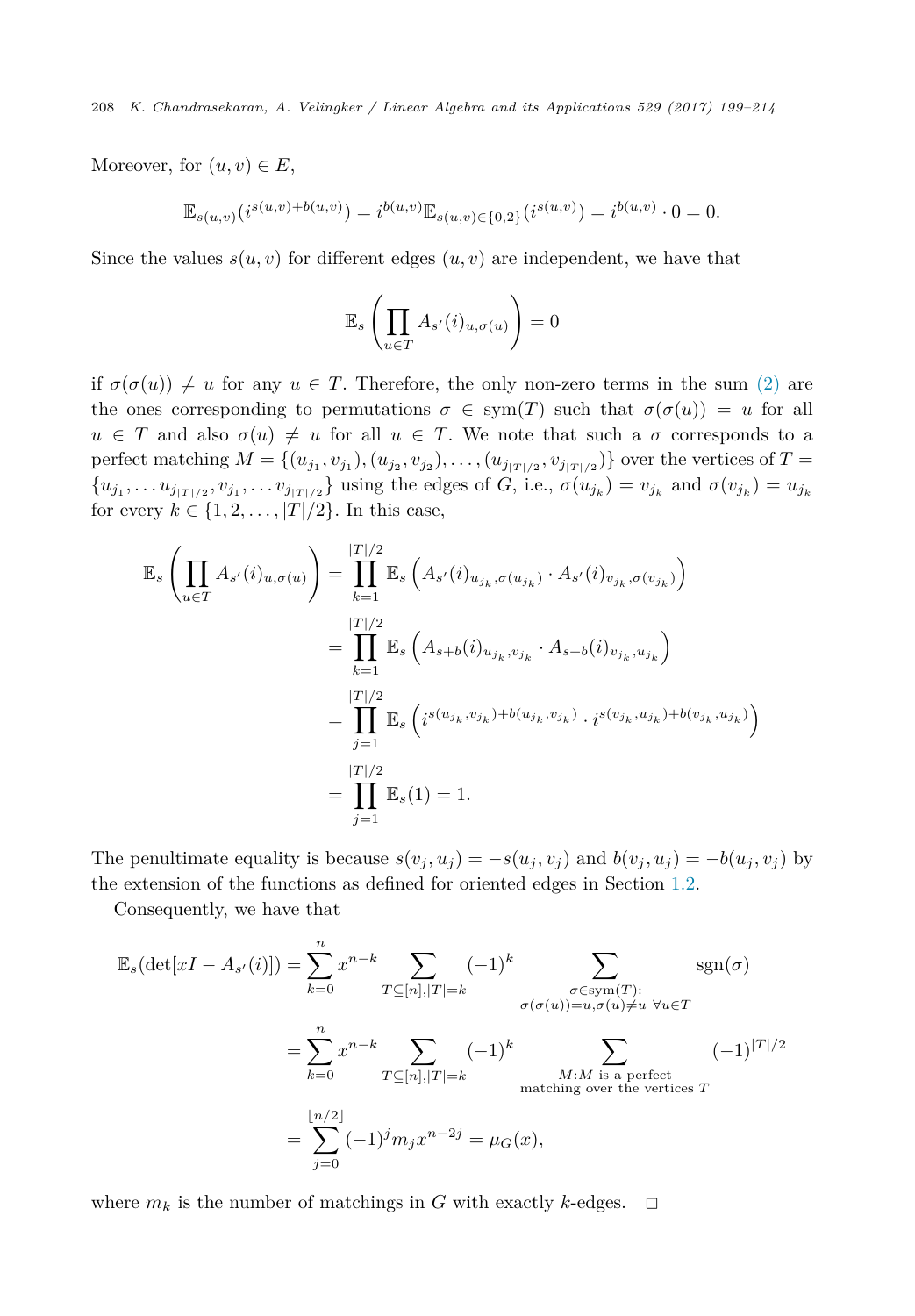#### <span id="page-10-0"></span>4. Interlacing families

We proceed in a fashion similar to the proof technique of Marcus et al. Let  $b : E \rightarrow$  $\{0,1\}$  be the shift function for some 2-lift. For a shift function  $s: E \to \{0,1,\ldots,k-1\}$ , we will use the shorthand notation  $s_j := s(e_j)$  for  $1 \leq j \leq m$ . For a fixed *b*, shift function *s*, and  $t \in \mathbb{C}$ , we define

$$
f_{s_1,\ldots,s_m}^{(b,t)}(x) := \det[xI - A_{b+s}(t)]
$$

We will also need to fix a set  $H$  from which we can choose shift values. For the case of shift 3-lifts, we will consider *b* as the shift function that maps each edge to zero, and we will also set  $\mathcal{H} = \{0, 1, 2\}$  and  $t = \omega = e^{2\pi i/3}$ . For the case of shift 4-lifts, we will need to consider arbitrary *b*, and we will also set  $\mathcal{H} = \{0, 2\}$  and  $t = i = \sqrt{-1}$ .

Now, we define a family of polynomials: For every  $k \in \{1, \ldots, m-1\}$  and every fixed partial assignment  $s_1, \ldots, s_k \in \mathcal{H}$  for *s*, let

$$
f_{s_1,\ldots,s_k}^{(b,t)}(x) := \sum_{s_{k+1},\ldots,s_m \in \mathcal{H}} f_{s_1,\ldots,s_m}^{(b,t)}(x),
$$

i.e., the sum of  $f_{s_1,\ldots,s_m}^{(b)}(x)$  over all possible shift functions *s* taking values in  $H$  that agree with the partial assignment for the first *k* edges. Also let

$$
f_{\emptyset}^{(b,t)}(x) := \sum_{s_1, ..., s_m \in \mathcal{H}} f_{s_1, ..., s_m}^{(b,t)}(x).
$$

Also, for ease of notation, we will omit *b* whenever *b* is understood to be the constant function that is zero on all edges, i.e.,  $f_{s_1,\ldots,s_k}^{(t)} := f_{s_1,\ldots,s_k}^{(b,t)}$  for any  $k = 1,\ldots,m$  and  $f_{\emptyset}^{(t)} = f_{\emptyset}^{(b,t)}$ , where  $b : E \to \{0,1\}$  is the function defined by  $b(e) = 0$  for all  $e \in E$ .

We need the following theorem that shows the existence of a favorable path in the family of polynomials defined above.

**Theorem 9** *(Theorem 4.4 in [\[1\]\)](#page-14-0).* Fix  $b : E \to \{0, 1\}$  and  $t \in \mathbb{C}$ *. Suppose that for every*  $k = 0, 1, \ldots, m - 1$  *and every*  $s_1, \ldots, s_k \in \mathcal{H}$ , the polynomials

$$
\left(f_{s_1,\ldots,s_k,s_{k+1}=r}^{(b,t)}(x)\right)_{r\in\mathcal{H}}
$$

*have positive leading coefficients, are real-rooted and have a* common interlacing*. Then,* there exists  $s_1, \ldots, s_m \in \mathcal{H}$  such that the largest root of  $f_{s_1, \ldots, s_m}^{(b,t)}(x)$  is at most the largest *root of*  $f_{\emptyset}^{(b,t)}(x)$ *.* 

We need the following result to show the existence of a common interlacing.

**Lemma 10** *(Corollary* 1.36 *in* [\[26\]\)](#page-15-0). Let  $f_1, \ldots, f_t$  be univariate polynomials of degree *n* such that, for all  $\alpha_1, \ldots, \alpha_t$  that are non-negative, the sum  $\sum_{r=1}^t \alpha_r f_r$  has all real roots. *Then*  $(f_r)_{r \in \{1,\ldots,t\}}$  *have a common interlacing.*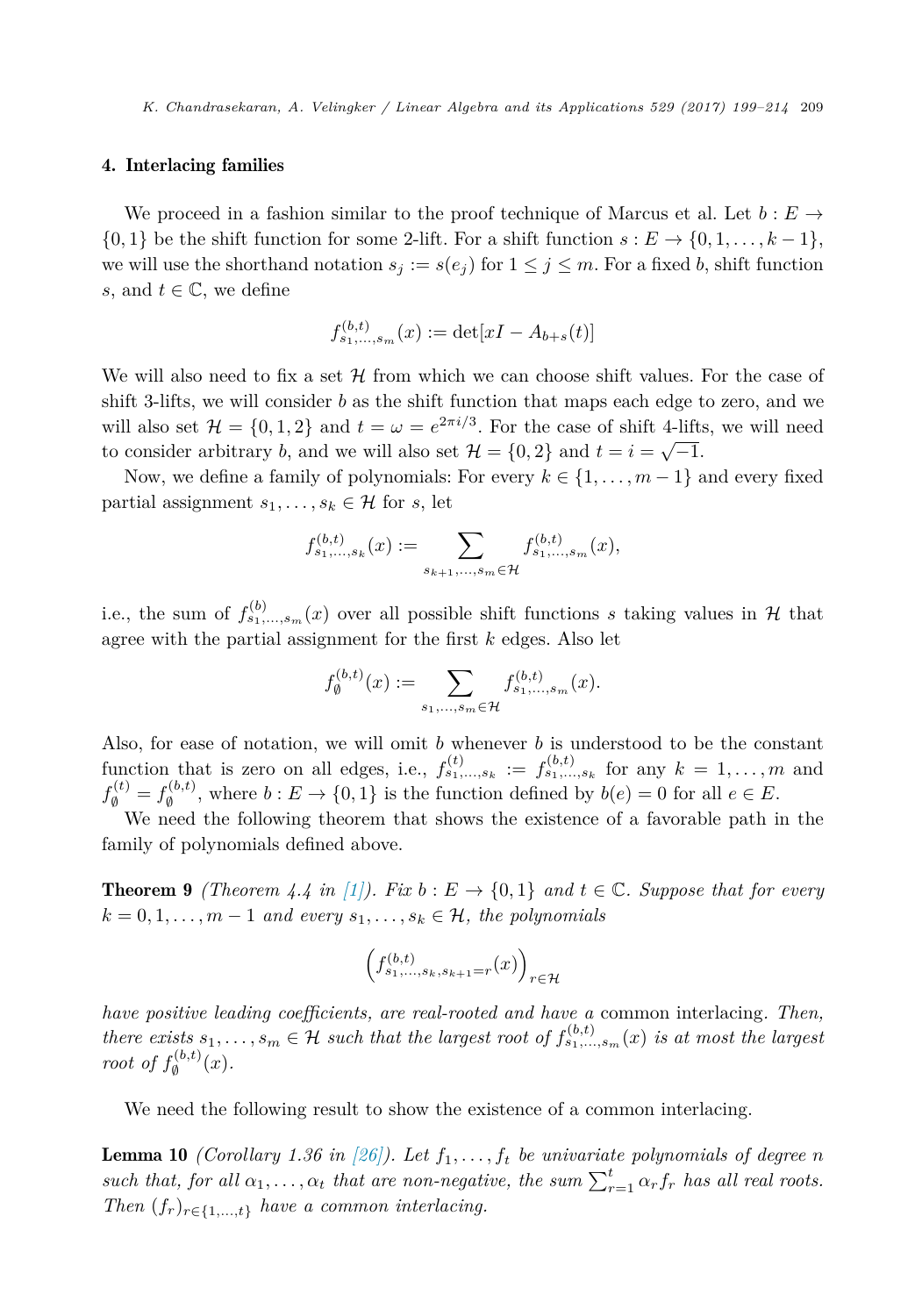Multiplication by a non-zero constant does not change the roots of a polynomial. Hence, an equivalent condition to the one in the hypothesis of [Lemma 10](#page-10-0) is that for every non-negative  $p_1, \ldots, p_t$  such that  $\sum_{r=1}^t p_r = 1$ , the sum polynomial  $\sum_{r \in \mathcal{H}} p_r f_r$ has all real roots.

The following lemmas prove the hypothesis of [Theorem 9](#page-10-0) for the cases of shift 3-lifts and shift 4-lifts.

**Lemma 11.** Fix  $t = \omega = e^{2\pi i/3}$ . For every  $k = 0, 1, ..., m-1$ , every  $s_1, ..., s_k \in \{0, 1, 2\}$ , *and every non-negative*  $\alpha_0, \alpha_1, \alpha_2$  *such that*  $\alpha_0 + \alpha_1 + \alpha_2 = 1$ *, the polynomial* 

$$
\sum_{s_{k+1}\in\{0,1,2\}} \alpha_{s_{k+1}} f_{s_1,\ldots,s_k,s_{k+1}}^{(t)}(x)
$$

*has all real roots.*

**Proof.** We will use [Theorem 6](#page-5-0) with appropriately chosen  $a_j^r$  and  $p_j^r$ , for  $j \in E$  and *r* ∈ *H* = {0, 1, 2}. Fix *k* ∈ {0, 1, ..., *m* − 1}, partial assignment *s*<sub>1</sub>, ..., *s*<sub>*k*</sub> ∈ {0, 1, 2} and values  $\alpha_0, \alpha_1, \alpha_2 \geq 0$  such that  $\alpha_0 + \alpha_1 + \alpha_2 = 1$ . Now, for edge  $j = (u, v)$ , we take  $a_j^0 = e_u - e_v, a_j^1 = e_u - \omega^2 e_v, a_j^2 = e_u - \omega e_v$ , where  $e_u \in \mathbb{R}^n$  is the indicator vector of vertex *u*. Moreover, we will take

$$
p_j^r = \begin{cases} 1 & \text{if } j \le k, s_j = r \\ 0 & \text{if } j \le k, s_j \in \{0, 1, 2\} \setminus \{r\} \\ \alpha_r & \text{if } j = k + 1, \\ 1/3 & \text{if } j \ge k + 2, \end{cases}
$$

for  $r \in \{0, 1, 2\}$ . For this setting, we have

$$
3^{m-(k+1)}P(x) = 3^{m-(k+1)} \sum_{t_1,\dots,t_m \in \{0,1,2\}} \left( \prod_{\substack{j \in [m]: \\ t_j = 0}} p_j^0 \prod_{\substack{j \in [m]: \\ t_j = 1}} p_j^1 \prod_{\substack{j \in [m]: \\ t_j = 2}} p_j^2 \right) f_{t_1,\dots,t_m}^{(t)}(x+d)
$$
  

$$
= \sum_{t_1,\dots,t_{k+1} \in \{0,1,2\}} \left( \prod_{\substack{j \in [k+1]: \\ t_j = 0}} p_j^0 \prod_{\substack{j \in [k+1]: \\ t_j = 1}} p_j^1 \prod_{\substack{j \in [k+1]: \\ t_j = 2}} p_j^2 \right) f_{t_1,\dots,t_{k+1}}^{(t)}(x+d)
$$
  

$$
= \sum_{t_1,\dots,t_k \in \{0,1,2\}} \left( \prod_{\substack{j \in [k]: \\ t_j = 0}} p_j^0 \prod_{\substack{j \in [k]: \\ t_j = 1}} p_j^1 \prod_{\substack{j \in [k]: \\ t_j = 2}} p_j^2 \right) \cdot \sum_{r=0}^2 \alpha_r f_{t_1,\dots,t_k,s_{k+1}=r}^{(t)}(x+d)
$$
  

$$
= \alpha_0 f_{s_1,\dots,s_k,s_{k+1}=0}^{(t)}(x+d) + \alpha_1 f_{s_1,\dots,s_k,s_{k+1}=1}^{(t)}(x+d)
$$
  

$$
+ \alpha_2 f_{s_1,\dots,s_k,s_{k+1}=2}^{(t)}(x+d).
$$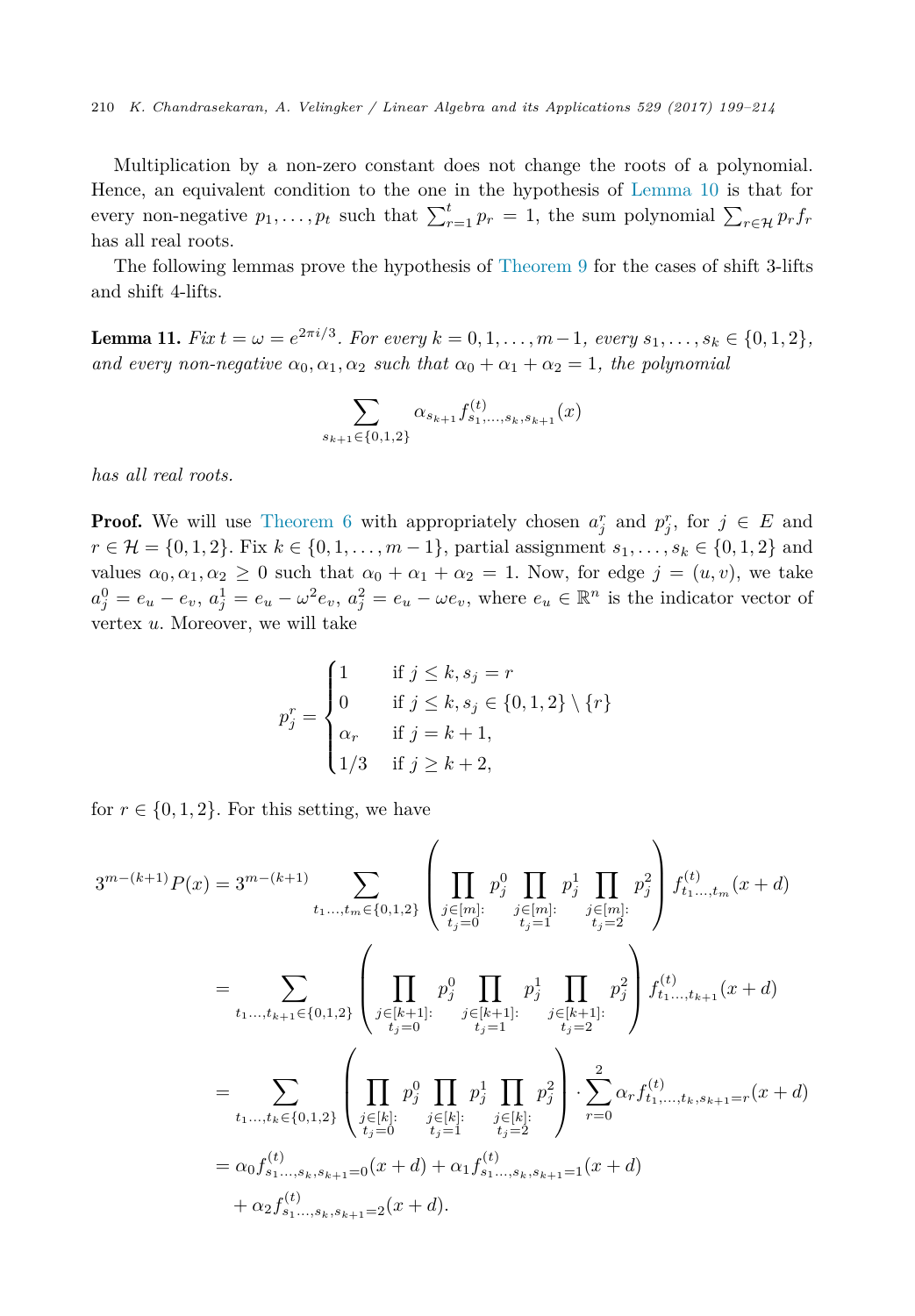By [Theorem 6,](#page-5-0) we know that  $P(x)$  is real-rooted. Hence,  $P(x - d)$  is also real-rooted and we have the conclusion.  $\square$ 

**Lemma 12.** Fix  $t = i = \sqrt{-1}$ . For every  $k = 0, 1, ..., m-1$ , every choice of  $b_1, ..., b_m \in$  $\{0,1\}$ *, every partial assignment*  $s_1, \ldots, s_k \in \{0,2\}$ *, and every non-negative*  $\alpha_0, \alpha_2$  *such that*  $\alpha_0 + \alpha_2 = 1$ *, the polynomial* 

$$
\alpha_0 f_{s_1,\ldots,s_k,s_{k+1}=0}^{(b,t)}(x) + \alpha_2 f_{s_1,\ldots,s_k,s_{k+1}=2}^{(b,t)}(x)
$$

*has all real roots.*

**Proof.** We will use [Theorem 6](#page-5-0) with appropriately chosen  $a_j^r$  and  $p_j^r$ , for  $j \in E$  and  $r \in E$  $\mathcal{H} = \{0, 2\}$ . Fix  $k \in \{0, 1, \ldots, m-1\}$ , partial assignment  $s_1, \ldots, s_k \in \{0, 2\}$ , preliminary assignment  $b_1, \ldots, b_m \in \{0, 1\}$  and values  $\alpha_0, \alpha_2 \geq 0$  such that  $\alpha_0 + \alpha_2 = 1$ . For edge  $j=(u,v)$ , we take  $a_j^0=e_u-(-i)^{b(u,v)}e_v$  and  $a_j^2=e_u+i^{b(u,v)}e_v$ , where  $e_u \in \mathbb{R}^n$  is the indicator vector of vertex *u*. Moreover, we will take

$$
p_j^r = \begin{cases} 1 & \text{if } j \le k, s_j = r \\ 0 & \text{if } j \le k, s_j \in \{0, 2\} \setminus \{r\} \\ \alpha_r & \text{if } j = k + 1, \\ 1/2 & \text{if } j \ge k + 2, \end{cases}
$$

for  $r \in \{0, 2\}$ . For this setting, we have

$$
P(x) = \sum_{t_1, \dots, t_m \in \{0, 2\}} \left( \prod_{j \in [m]: t_j = 0} p_j^0 \prod_{j \in [m]: t_j = 2} p_j^2 \right) f_{t_1, \dots, t_m}^{(b, t)}(x + d)
$$
  
\n
$$
= \frac{1}{2^{m - (k+1)}} \sum_{t_1, \dots, t_{k+1} \in \{0, 2\}} \left( \prod_{j \in [k+1]: t_j = 0} p_j^0 \prod_{j \in [k+1]: t_j = 2} p_j^2 \right) f_{t_1, \dots, t_{k+1}}^{(b, t)}(x + d)
$$
  
\n
$$
= \frac{1}{2^{m - (k+1)}} \sum_{t_1, \dots, t_k \in \{0, 2\}} \left( \prod_{j \in [k]: t_j = 0} p_j^0 \prod_{j \in [k]: t_j = 2} p_j^2 \right)
$$
  
\n
$$
\cdot \left( \alpha_0 f_{t_1, \dots, t_k, s_{k+1} = 0}^{(b, t)}(x + d) + \alpha_2 f_{t_1, \dots, t_k, s_{k+1} = 2}^{(b, t)}(x + d) \right)
$$
  
\n
$$
= \frac{1}{2^{m - (k+1)}} \left( \alpha_0 f_{s_1, \dots, s_k, s_{k+1} = 0}^{(b, t)}(x + d) + \alpha_2 f_{s_1, \dots, s_k, s_{k+1} = 2}^{(b, t)}(x + d) \right).
$$

Hence,

$$
2^{m-(k+1)}P(x) = \alpha_0 f_{s_1,\ldots,s_k,s_{k+1}=0}(x+d) + \alpha_2 f_{s_1,\ldots,s_k,s_{k+1}=2}(x+d).
$$

By [Theorem 6,](#page-5-0) we know that  $P(x)$  is real-rooted. Hence,  $P(x - d)$  is also real-rooted and we have the conclusion.  $\square$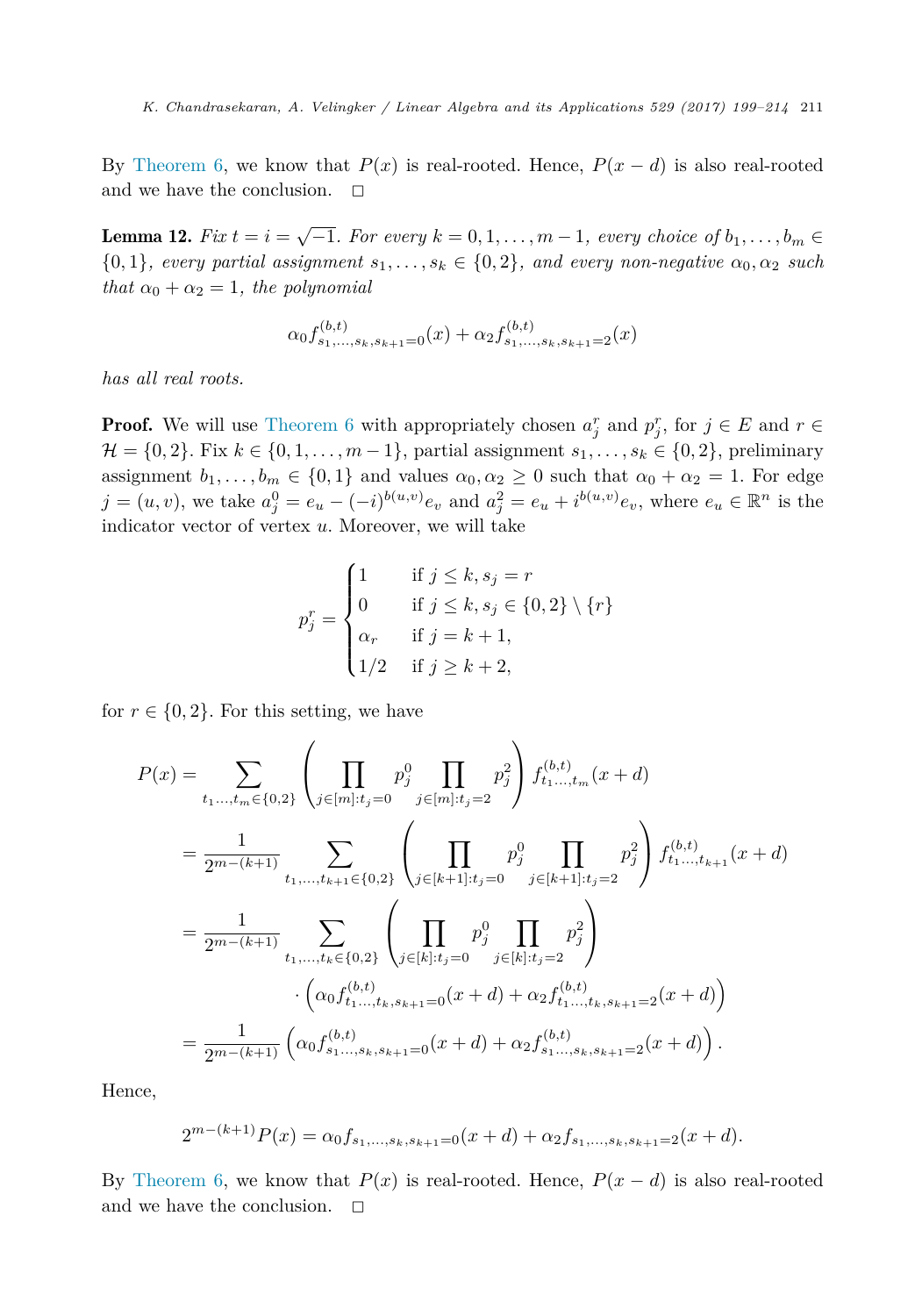The following two theorems complete the proof of [Theorem 1.](#page-3-0)

**Theorem 13.** If  $G = (V, E)$  is a d-regular bipartite Ramanujan graph, then there exists a *shift* 3*-lift of G that is also d-regular, bipartite, and Ramanujan.*

**Proof.** Let  $\mathcal{H} = \{0, 1, 2\}$  and  $t = \omega = e^{2\pi i/3}$ . By [Lemma 7,](#page-6-0) we have  $f_{\emptyset}^{(t)}(x) = 3^m \mu_G(x)$ . By [Theorem 4,](#page-5-0) the largest root of  $\mu_G(x)$  is at most  $2\sqrt{d-1}$ . Let us consider the family of polynomials  $f_{s_1,...,s_k}^{(t)}(x)$ . For every  $k = 0, 1, ..., m-1$  and every  $s_1,...,s_k \in \{0, 1, 2\}$ , the polynomials  $f_{s_1,\,\ldots,s_k}^{(t)}(x)$  have positive leading-coefficients by definition. [Lemmas 10](#page-10-0) [and](#page-10-0) 11 imply that the polynomials

$$
\left(f_{s_1,\ldots,s_k,s_{k+1}=r}^{(t)}(x)\right)_{r\in\{0,1,2\}}
$$

are also real-rooted and have a common interlacing. Thus, by [Theorem 9,](#page-10-0) there exists a shift function *s* with  $s_j \in \{0, 1, 2\} \forall j \in [m]$  such that the largest root of  $\det[xI - A_s(\omega)]$ is at most  $2\sqrt{d-1}$ .

Moreover  $A_s(\omega) = A_s(\omega^2)^T$ . Since the determinant of a matrix is preserved under the transpose operation, the characteristic polynomials of  $A_s(\omega)$  and  $A_s(\omega^2)$  are identical. Thus, for the shift *s*, the largest of the eigenvalues of  $A_s(\omega)$  and  $A_s(\omega^2)$  is at most  $2\sqrt{d-1}$ . Hence, by [Theorem 2,](#page-5-0) we have a shift 3-lift that preserves the Ramanujan property. It is straightforward to verify that any lift preserves the *d*-regular and bipartiteness properties.  $\square$ 

**Theorem 14.** If  $G = (V, E)$  is a d-regular bipartite Ramanujan graph, then there exists a *shift* 4*-lift of G that is also d-regular, bipartite, and Ramanujan.*

**Proof.** Let  $\mathcal{H} = \{0, 2\}$  and  $t = i = \sqrt{-1}$ . By [Theorem 5,](#page-5-0) we have a shift 2-lift with shift function *b* :  $E \to \{0, 1\}$  such that the maximum eigenvalue of  $A_b(-1)$  is at most  $2\sqrt{d-1}$ . Let us fix this function *b* and consider the family of polynomials  $(f_{s_1,\ldots,s_k}^{(b,t)}(x))$ .

*s*1*,...,sk*∈H By [Lemma 8,](#page-8-0) we have that  $f_{\emptyset}^{(b,t)}(x) = 2^m \mu_G(x)$ . By [Theorem 4,](#page-5-0) all roots of  $\mu_G(x)$  are at most  $2\sqrt{d-1}$ . For every  $k = 0, 1, \ldots, m-1$  and every  $s_1, \ldots, s_k \in \mathcal{H}$ , the polynomials  $f_{s_1,\ldots,s_k}^{(b,t)}(x)$  have positive leading coefficients by definition. By [Lemmas 10 and](#page-10-0) 12, the polynomials

$$
\left(f_{s_1,\ldots,s_k,s_{k+1}=r}^{(b,t)}(x)\right)_{r\in\mathcal{H}}
$$

are real-rooted and have a common interlacing. Therefore, by [Theorem 9,](#page-10-0) we have a shift function *s* with  $s_j \in \{0,2\} \forall j \in [m]$  such that the largest root of  $\det[xI - A_{b+s}(i)]$  is at most  $2\sqrt{d-1}$ . Thus, by considering  $s' = b + s$ , we have a shift function  $s' : E \rightarrow$  $\{0, 1, 2, 3\}$  such that the largest root of det $[xI - A_{s'}(i)]$  is at most  $2\sqrt{d-1}$ .

Furthermore,  $A_{s'}(-i) = A_{s'}(i)^T$  and  $A_{s'}(-1) = A_b(-1)$  since  $(-1)^{s'(e)} =$  $(-1)^{s(e)+b(e)} = (-1)^{b(e)}$  for all  $e \in E$ . Therefore, the eigenvalues of  $A_{s'}(-1)$ ,  $A_{s'}(i)$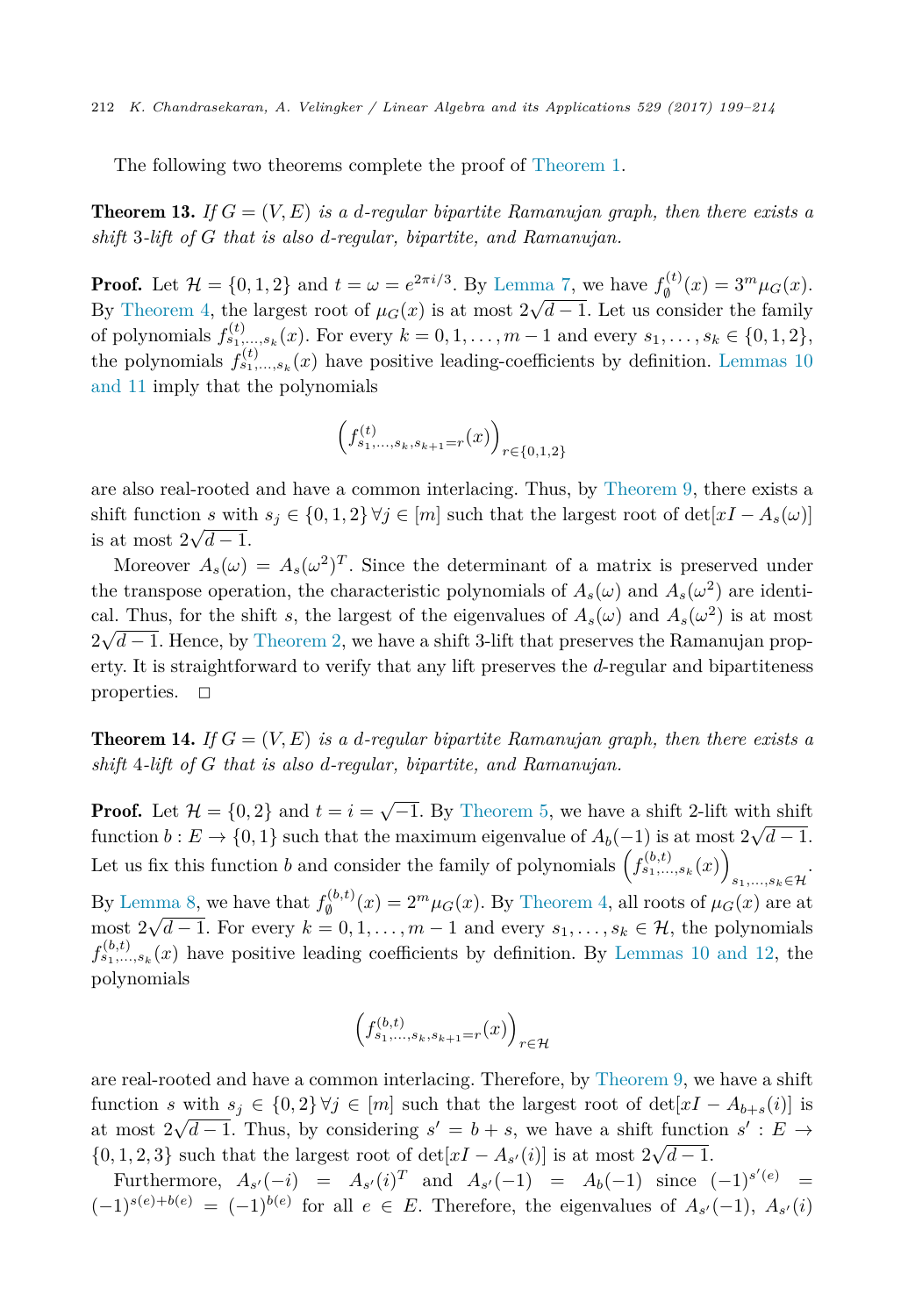<span id="page-14-0"></span>and  $A_{s'}(-i)$  are at most  $2\sqrt{d-1}$ . Hence, by [Theorem 2,](#page-5-0) we have a shift 4-lift given by  $s'$  that preserves the Ramanujan property.  $\Box$ 

# 5. Discussion

In this work, we have considered an alternative approach to constructing Ramanujan graphs efficiently. Instead of repeatedly taking 2-lifts, we have suggested taking a shift *k*-lift for *k* growing exponentially in *n*, where *n* is the number of vertices in the base graph. The existence of a shift *k*-lift that preserves the Ramanujan property for such values of *k* would immediately lead to a faster algorithm than repeatedly taking 2-lifts. We take a first step towards proving the existence of such shift *k*-lifts by showing it for  $k = 3$  and  $k = 4$ .

A more general approach would be to consider other subfamilies of permutations over *k* elements as opposed to considering shift permutations. Subfamilies that arise from subgroups of the permutation group  $S_k$  have a convenient characterization of the new eigenvalues of the lifted graph. In particular, the family of shift permutations correspond to the subgroups  $\mathbb{Z}/k\mathbb{Z}$  of  $S_k$  [\[23\].](#page-15-0) In order to obtain faster construction of Ramanujan graphs from alternative subgroups Γ, we need the following requirement on the subgroup Γ: (1) the size of the subgroup Γ grows polynomially in *k*, and (2) there exists a *k*-lift in the subgroup preserving the Ramanujan property of *n*-vertex Ramanujan graphs for *k* being superpolynomial in *n*. We refer to the work of Hall et al. [\[21\]](#page-15-0) who have undertaken a systematic investigation of such subgroups.

# Acknowledgements

The authors would like to thank Salil Vadhan and Jelani Nelson for helpful conversations related to the topic. Part of this work was done while Karthekeyan Chandrasekaran was a Simons postdoctoral fellow and Ameya Velingker was a visiting research fellow at Harvard University. Ameya's research was supported in part by NSF grant CCF-0963975.

## References

- [1] A. Marcus, D. Spielman, N. Srivastava, Interlacing families I: bipartite [Ramanujan](http://refhub.elsevier.com/S0024-3795(17)30268-9/bib4D53533133s1) graphs of all degrees, Ann. of Math. 182 (1) (2015) [307–325.](http://refhub.elsevier.com/S0024-3795(17)30268-9/bib4D53533133s1)
- [2] N. Agarwal, K. [Chandrasekaran,](http://refhub.elsevier.com/S0024-3795(17)30268-9/bib41434B4Ds1) A. Kolla, V. Madan, On the expansion of group-based lifts, arXiv: [1311.3268,](http://refhub.elsevier.com/S0024-3795(17)30268-9/bib41434B4Ds1) 2013.
- [3] M. Sipser, D. Spielman, Expander codes, IEEE Trans. Inform. Theory 42 (1996) [1710–1722.](http://refhub.elsevier.com/S0024-3795(17)30268-9/bib5370693936s1)
- [4] M. Ajtai, J. Komlós, E. Szemerédi, An O(*n* log *n*) sorting network, in: [Proceedings](http://refhub.elsevier.com/S0024-3795(17)30268-9/bib414B533833s1) of the Fifteenth Annual ACM Symposium on Theory of [Computing,](http://refhub.elsevier.com/S0024-3795(17)30268-9/bib414B533833s1) STOC '83, 1983, pp. 1–9.
- [5] N. Alon, J. Brucka, J. Naor, M. Naor, R. Roth, Construction of [asymptotically](http://refhub.elsevier.com/S0024-3795(17)30268-9/bib41424E3932s1) good low-rate [error-correcting](http://refhub.elsevier.com/S0024-3795(17)30268-9/bib41424E3932s1) codes through pseudo-random graphs, IEEE Trans. Inform. Theory 38 (2) (1992) [509–516.](http://refhub.elsevier.com/S0024-3795(17)30268-9/bib41424E3932s1)
- [6] J. Håstad, R. Impagliazzo, L.A. Levin, M. Luby, A [pseudorandom](http://refhub.elsevier.com/S0024-3795(17)30268-9/bib4861733939s1) generator from any one-way [function,](http://refhub.elsevier.com/S0024-3795(17)30268-9/bib4861733939s1) SIAM J. Comput. 28 (1999) 12–24.
- [7] V. [Guruswami,](http://refhub.elsevier.com/S0024-3795(17)30268-9/bib477572753039s1) C. Umans, S. Vadhan, Unbalanced expanders and randomness extractors from [Parvaresh–Vardy](http://refhub.elsevier.com/S0024-3795(17)30268-9/bib477572753039s1) codes, J. ACM 56 (4) (2009) 20.